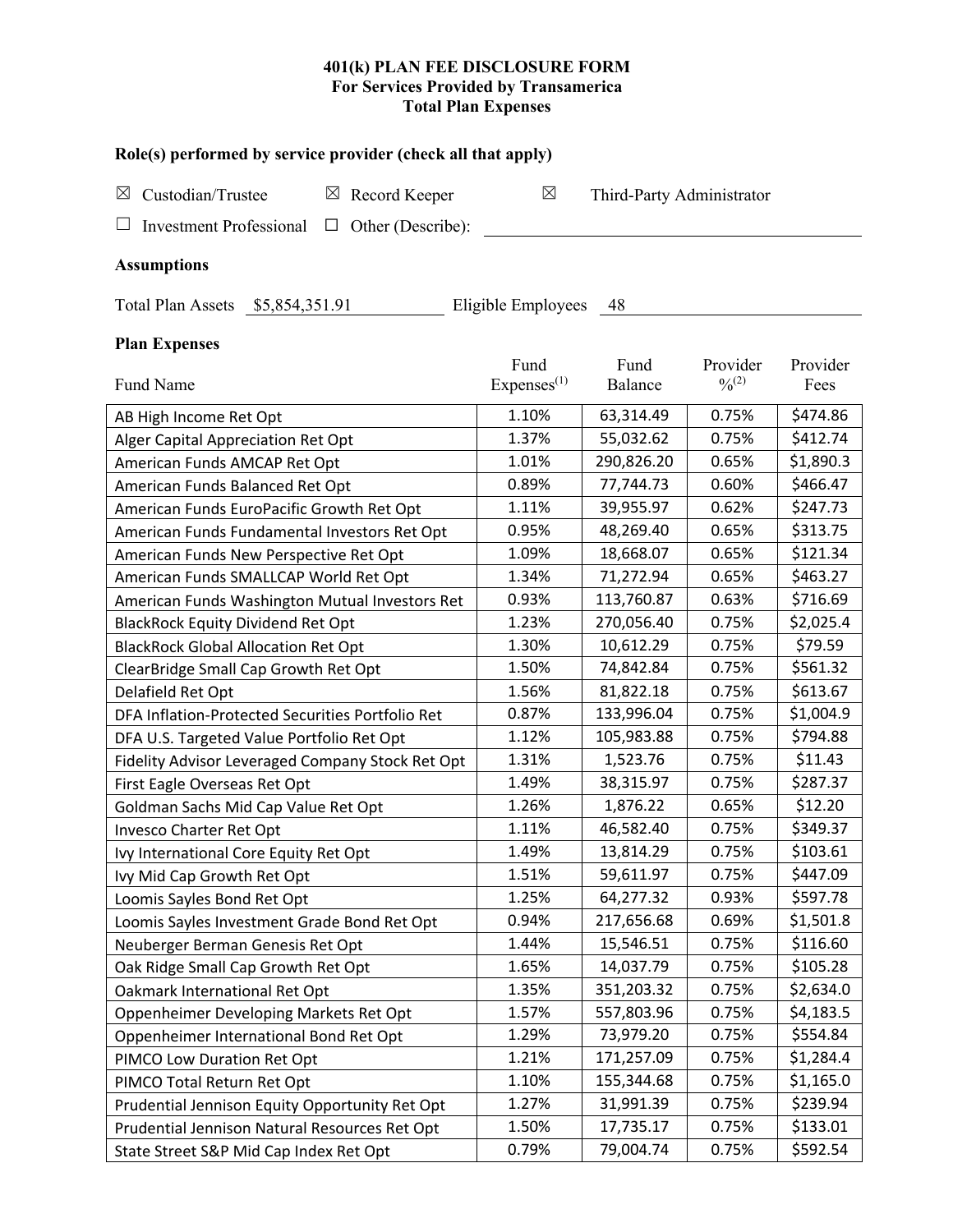| TA BlackRock Lifepath Index 2030 Ret Opt‡        | 0.85% | 2,643.61   | 0.75% | \$19.83     |
|--------------------------------------------------|-------|------------|-------|-------------|
| TA BlackRock Lifepath Index 2035 Ret Opt‡        | 0.85% | 4,875.28   | 0.75% | \$36.56     |
| TA BlackRock Lifepath Index 2040 Ret Opt‡        | 0.85% | 56,913.59  | 0.75% | \$426.85    |
| TA BlackRock Lifepath Index 2045 Ret Opt‡        | 0.85% | 182,820.17 | 0.75% | \$1,371.1   |
| TA BlackRock Lifepath Index 2050 Ret Opt‡        | 0.85% | 31,267.43  | 0.75% | \$234.51    |
| TA BlackRock Lifepath Index 2060 Ret Opt‡        | 0.85% | 40,763.64  | 0.75% | \$305.73    |
| TA Vanguard LifeStrategy Conservative Growth Ret | 0.88% | 159,651.70 | 0.75% | \$1,197.3   |
| TA Vanguard LifeStrategy Growth Ret Opt          | 0.90% | 21.70      | 0.75% | \$0.16      |
| TA Vanguard LifeStrategy Income Ret Opt          | 0.87% | 158,680.54 | 0.75% | \$1,190.1   |
| TA Vanguard LifeStrategy Moderate Growth Ret     | 0.89% | 100,283.11 | 0.75% | \$752.12    |
| TA Vanguard REIT Index Ret Opt                   | 0.85% | 21,722.29  | 0.73% | \$158.57    |
| TA Vanguard Small-Cap Value Index Ret Opt        | 0.94% | 128,014.79 | 0.75% | \$960.11    |
| TA Vanguard Total Stock Market Index Ret Opt     | 0.79% | 277,896.99 | 0.75% | \$2,084.2   |
| Thornburg International Value Ret Opt            | 1.45% | 132,043.86 | 0.75% | \$990.33    |
| Transamerica Partners High Yield Bond Ret Opt‡   | 1.05% | 84,606.15  | 0.85% | \$719.15    |
| Transamerica Small/Mid Cap Value Ret Opt‡        | 1.31% | 71,581.29  | 0.75% | \$536.86    |
| Transamerica Stable Value Core Option            | 0.00% | 243,911.92 | 0.00% | \$0.00      |
| Virtus Ceredex Large-Cap Value Equity Ret Opt    | 1.23% | 120,668.97 | 0.75% | \$905.02    |
| Virtus Ceredex Mid-Cap Value Equity Ret Opt      | 1.34% | 206,325.66 | 0.75% | \$1,547.4   |
| Virtus Ceredex Small-Cap Value Equity Ret Opt    | 1.48% | 108,786.37 | 0.75% | \$815.90    |
| Wells Fargo Discovery Ret Opt                    | 1.40% | 105,111.52 | 0.75% | \$788.34    |
| Wells Fargo Growth Ret Opt                       | 1.36% | 248,039.95 | 0.75% | \$1,860.3   |
| Provider fees paid from Fund Expenses            |       |            |       | \$41,407.68 |

| Provider fees deducted from participant accounts or paid by employer    | \$0.00      |  |  |
|-------------------------------------------------------------------------|-------------|--|--|
| Investment expenses (i.e., Fund Expenses not used to pay provider fees) | \$24,495.23 |  |  |

## Total ("all-in") plan expenses **\$65,902.91**

(1) Fund Expenses include the fund's expense ratio plus any "wrap" fee charged by the provider. The expense ratio is determined through an annual calculation, where a fund's operating expenses are divided by the average dollar value of its assets under management. Fund Expenses lower investor returns.

(2) Provider % includes revenue sharing paid to the provider by the investment fund or wrap fees added by the provider. These expenses lower investor returns.